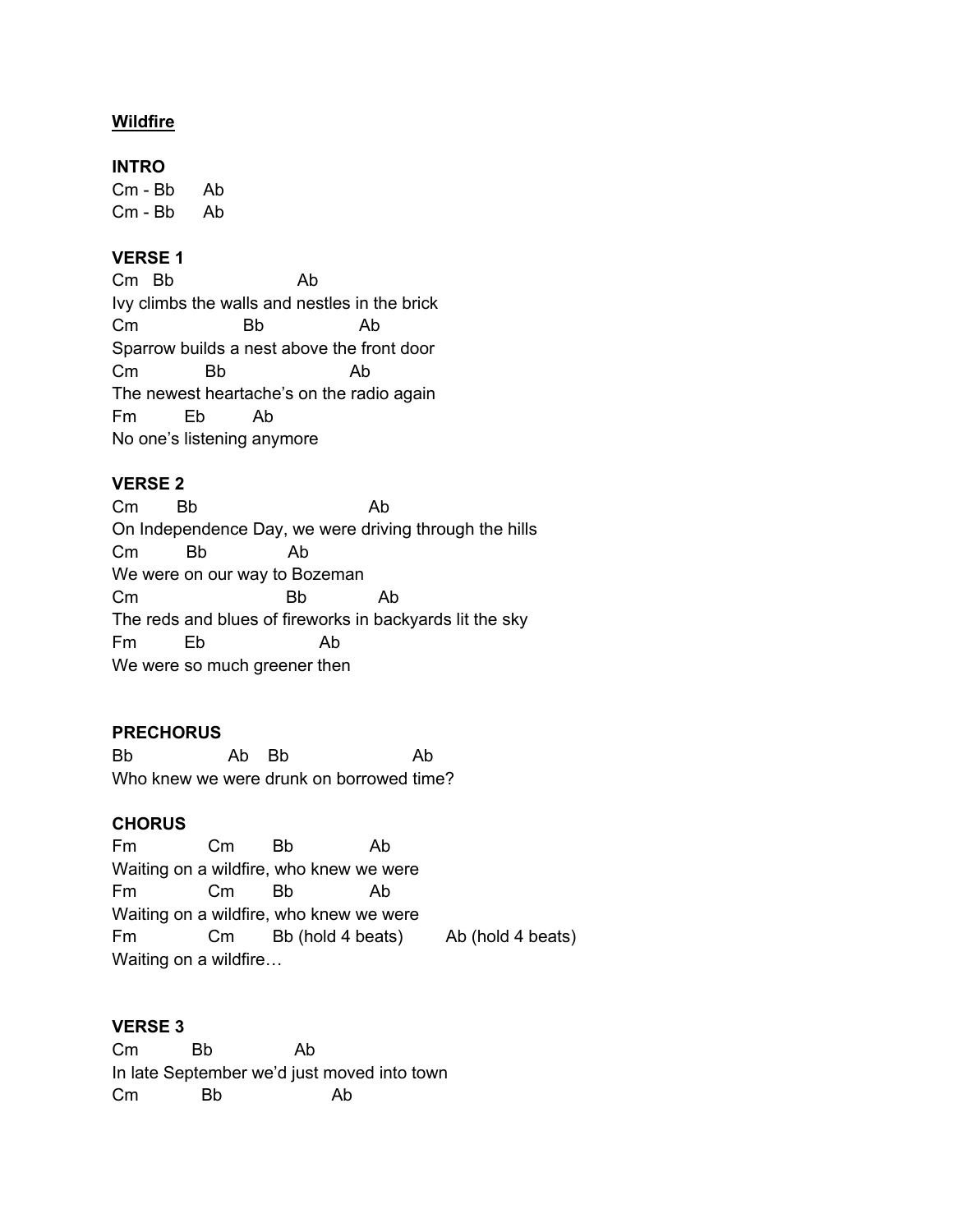We were on a mission, lost and broke Cm Bb Ab Just as all the pieces started falling into place Fm Eb Ab All our plans went up in smoke

#### **PRECHORUS**

Bb Ab Bb Ab Who knew we were drunk on borrowed time?

#### **CHORUS**

Fm Cm Bb Ab Waiting on a wildfire, who knew we were Fm Cm Bb Ab Waiting on a wildfire, who knew we were Fm Cm Bb (hold 4 beats) Ab (hold 4 beats) Waiting on a wildfire…

#### **BRIDGE / SOLO**

Bb Ab Bb Ab Bb Ab Fm - Eb Ab (hold 4 beats) Bb (hold 4 beats)

## **VERSE 4**

Cm Bb Ab Ivy climbs the walls and nestles in the brick Cm Bb Ab Sparrow builds a nest above the front door Cm Bb Ab And over time the wildflowers find a way to bloom Fm Eb Ab Where only ashes were before

#### **PRECHORUS**

Bb Ab Bb Ab Who knew we were drunk on borrowed time?

#### **CHORUS**

Fm Cm Bb Ab Waiting on a wildfire, who knew we were Fm Cm Bb Ab Waiting on a wildfire, who knew we were Fm Cm Bb Ab Waiting on a wildfire, who knew we were